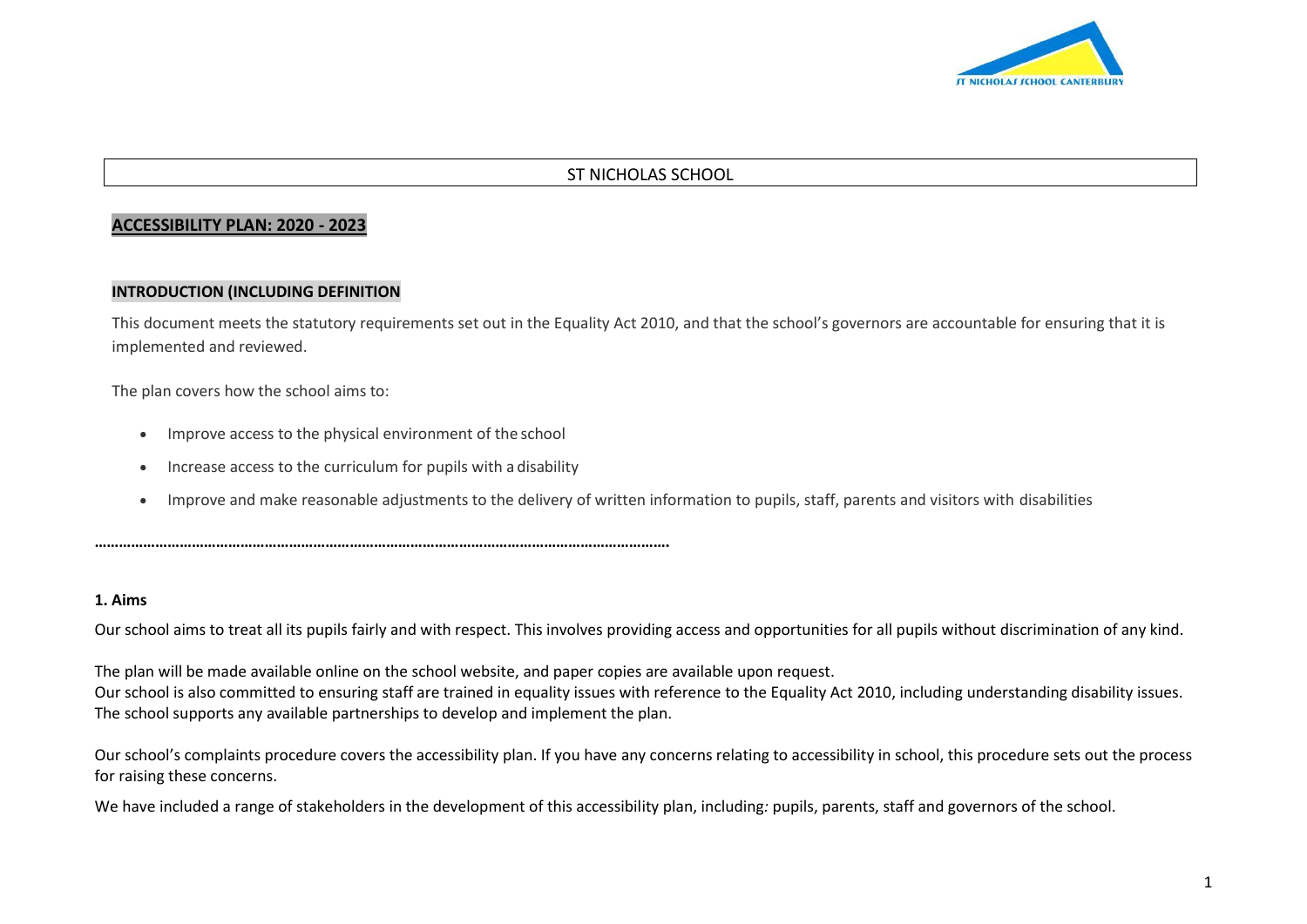

## **2. Legislation and guidance**

This document meets the requirements of [schedule 10 of the Equality Act 2010](http://www.legislation.gov.uk/ukpga/2010/15/schedule/10) and the Department for Education (DfE[\) guidance for schools on the Equality Act](https://www.gov.uk/government/publications/equality-act-2010-advice-for-schools)  [2010.](https://www.gov.uk/government/publications/equality-act-2010-advice-for-schools)

The Equality Act 2010 defines an individual as disabled if he or she has a physical or mental impairment that has a 'substantial' and 'long-term' adverse effect on his or her ability to undertake normal day to day activities.

Under the [Special Educational Needs and Disability \(SEND\) Code of Practice](https://www.gov.uk/government/publications/send-code-of-practice-0-to-25), 'long-term' is defined as 'a year or more' and 'substantial' is defined as 'more than minor or trivial'. The definition includes sensory impairments such as those affecting sight or hearing, and long-term health conditions such as asthma, diabetes, epilepsy and cancer.

Schools are required to make 'reasonable adjustments' for pupils with disabilities under the Equality Act 2010, to alleviate any substantial disadvantage that a disabled pupil faces in comparison with non-disabled pupils. This can include, for example, the provision of an auxiliary aid or adjustments to premises.

| AREA OF FOCUS                          | <b>LEARNING &amp; BEHAVIOUR</b>                                                                                                                                       | PHYSICAL DISABILITY                                                                                                          | <b>VISUAL IMPAIRMENT</b>                                                                 | <b>HEARING IMPAIRMENT</b>                                                                |
|----------------------------------------|-----------------------------------------------------------------------------------------------------------------------------------------------------------------------|------------------------------------------------------------------------------------------------------------------------------|------------------------------------------------------------------------------------------|------------------------------------------------------------------------------------------|
| <b>CURRICULUM</b><br><b>ADAPTATION</b> | <b>Curriculum Policy</b><br><b>SHINE</b> curriculum<br>Reviews/plans<br>Positive Behaviour<br>Management<br>ASD<br>- Active Ed.<br>- Shared Goals<br>- Marking System | <b>Curriculum Policy</b><br>Reviews/plans<br>sensory<br>approaches<br>communication<br>aids/ICT<br>equipment<br>shared Goals | <b>Curriculum Policy</b><br>Reviews/plans<br>- sensory approaches<br><b>Shared Goals</b> | <b>Curriculum Policy</b><br>Reviews/plans<br>- sensory approaches<br><b>Shared Goals</b> |
| <b>RESOURCES</b>                       | Work stations                                                                                                                                                         | Seating systems                                                                                                              | Height adjustable<br>tables                                                              | Loop systems                                                                             |
|                                        | Specialist Rooms and                                                                                                                                                  | MOVE equipment                                                                                                               |                                                                                          |                                                                                          |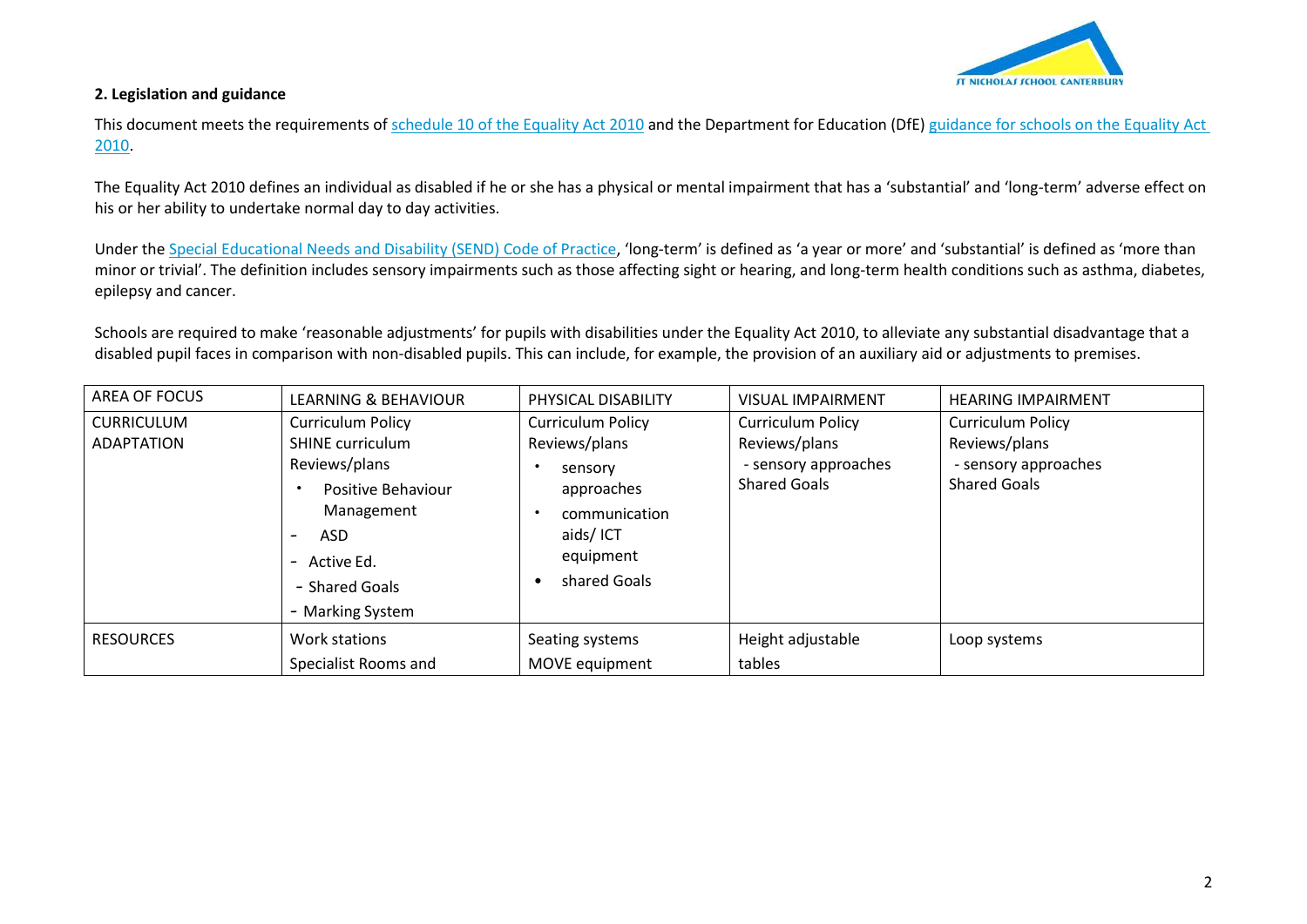

|                           | spaces<br>Safe spaces                                                                                                                                        | Height adjustable<br>tables<br>Sensology equipment                                                                                                                                                                                                                 | Magnifier/enlarger<br>Embosser (tactile<br>images)                                                                                                         |                                                                    |
|---------------------------|--------------------------------------------------------------------------------------------------------------------------------------------------------------|--------------------------------------------------------------------------------------------------------------------------------------------------------------------------------------------------------------------------------------------------------------------|------------------------------------------------------------------------------------------------------------------------------------------------------------|--------------------------------------------------------------------|
| PHYSICAL ENVIRONMENT      | New build and<br>refurbishment:<br>withdrawal spaces<br>panic buttons                                                                                        | New build and<br>refurbishment:<br>Access<br>$\bullet$<br>(ramp/lift)<br>Adapted<br>$\bullet$<br>doorways<br>Adapted viewing<br>$\bullet$<br>points<br>Toilets<br>$\bullet$<br>Changing areas<br>Height adjustable<br>furniture<br>Tracks for wheel<br>٠<br>chairs | New build and<br>refurbishment:<br>colour schemes<br>$\bullet$<br>routes<br>$\bullet$<br>signs<br>٠<br>lighting<br>$\bullet$<br>task lighting<br>$\bullet$ | New build and<br>refurbishment:<br>- acoustics<br>- sound proofing |
| <b>SUPPORT STRATEGIES</b> | Individual/small group work<br>TEACCH approach Objects of<br>reference Multi-disciplinary<br>team Positive Behaviour<br>Support<br><b>Creative Therapies</b> | Objects of reference<br>Multi-disciplinary team                                                                                                                                                                                                                    | Magnifier/Enlarger Objects<br>of reference Multi-<br>disciplinary team                                                                                     | <b>AAC</b><br>Objects of reference Multi-<br>disciplinary team     |
| <b>POLICIES</b>           | ASD policy                                                                                                                                                   | <b>MOVE</b>                                                                                                                                                                                                                                                        |                                                                                                                                                            | Communication                                                      |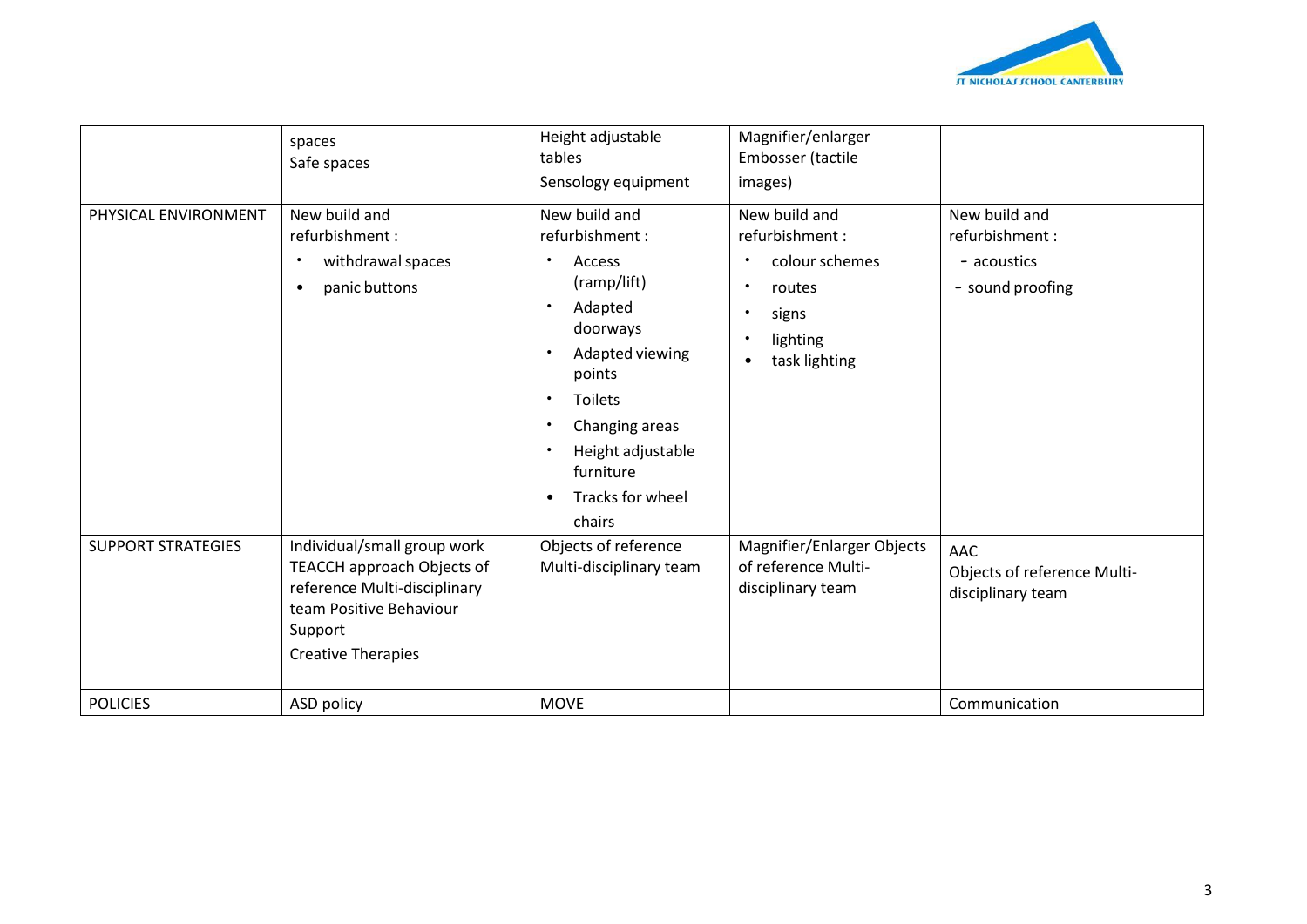

|                           | <b>Behaviour Management Policy</b>                                                         | <b>Primary Needs</b>                                        |                                                                               | <b>Objects of Reference</b><br><b>Communication Aids</b>                                                    |
|---------------------------|--------------------------------------------------------------------------------------------|-------------------------------------------------------------|-------------------------------------------------------------------------------|-------------------------------------------------------------------------------------------------------------|
| <b>MONITORING</b>         | School data base<br>Work scrutiny<br>Marking system<br><b>Shared Goals</b><br><b>SHINE</b> | MOVE team                                                   | Review meetings                                                               | Review meetings                                                                                             |
| <b>HEALTHY AND SAFETY</b> | Risk assessments                                                                           | Risk assessments                                            | Risk assessments                                                              | Risk assessments                                                                                            |
| <b>TRAINING</b>           | <b>Behaviour Management</b><br><b>Child Protection</b><br><b>ASD</b><br>ELKLAN             | <b>MOVE</b><br>Developing hand<br>function Primary<br>needs | Multi-sensory<br>approaches Training in<br>the teaching of wearing<br>glasses | Multi-sensory approaches<br>Acoustic environments<br>Understanding auditory reports<br>Care of hearing aids |

#### **MONITORING AND REVIEW**

This policy will be reviewed by the Deputy Headteacher and the Equality Working Party every 3 years.

At every review, the policy will be approved by the full governing board.

## EQUALITY, SAFEGUARDING AND EQUAL OPPORTUNITIES STATEMENT

St Nicholas School, in all policies and procedures, will promote equality of opportunity for students and staff from all social, cultural and economic backgrounds and ensure freedom from discrimination on the basis of membership of any group including gender, sexual orientation, family circumstances, ethnic or national origin, disability (physical or mental), religious or political beliefs.

As part of our commitment to meet the Public Sector Equality Duty (PSED), St Nicholas School aims to:

- **Provide equal opportunity for all;**
- Foster good relations, and create effective partnership with all sections of the community;
- Only take actions which does not discriminate unlawfully in service delivery, commissioning and employment;
- Provide an environment free from fear and discrimination, where diversity, respect and dignity are valued.

All aspects of Safeguarding will be embedded into the life of the School and be adhered to and be the responsibility of all staff.